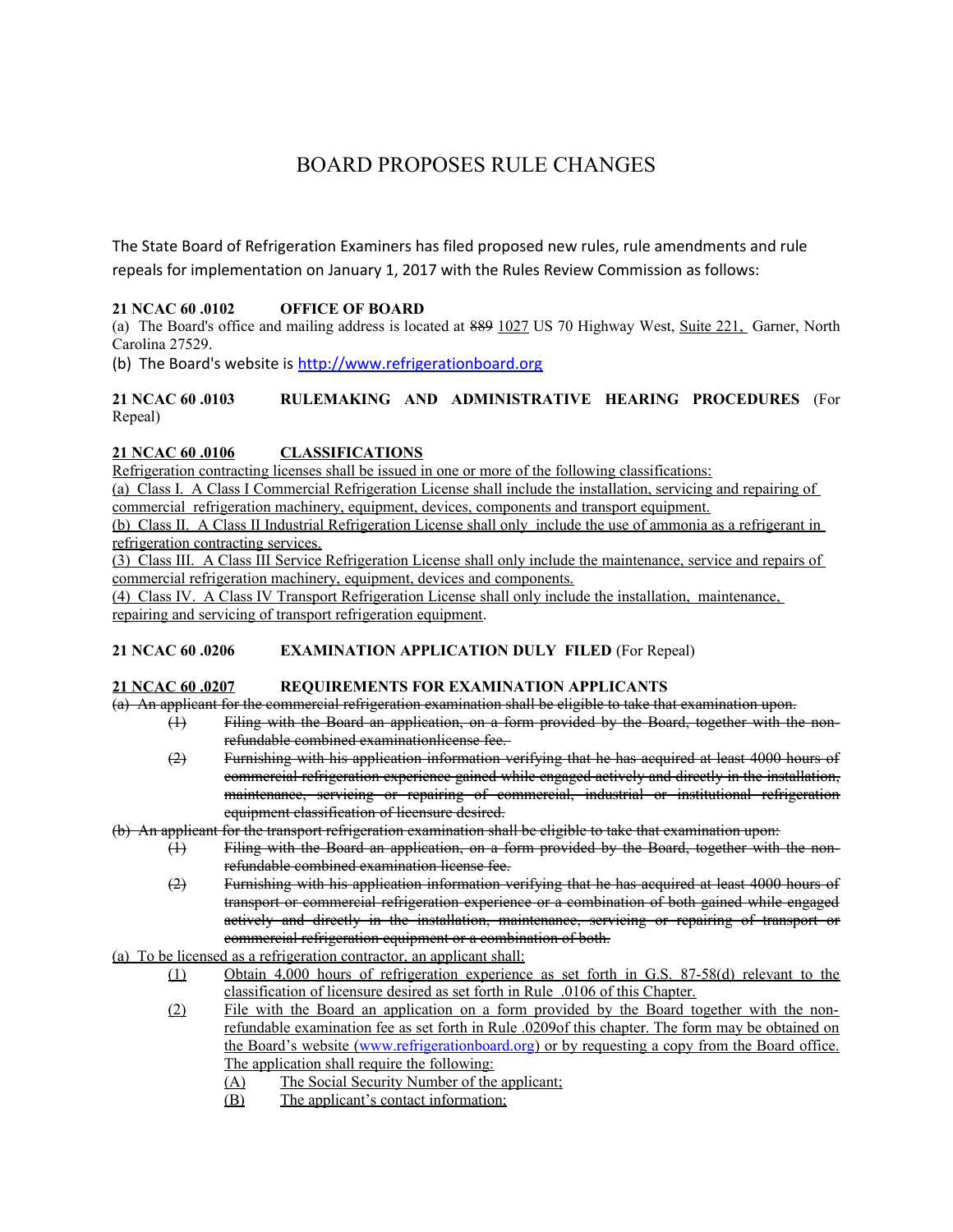- (C) The name of the business under which licensee will be operating, if any;
- (D) The license classification desired;
- (E) Information indication whether the applicant has any disciplinary history with any other occupational licensing board or agency;
- (F) Record of refrigeration experience and education ;
- (G) Supervisor(s) statement verifying experience;
- (H) The application fee as set forth in Rule .0209 of this chapter.

(e) (b) Prior to filing the application, qualifying experience shall be acquired while working under the supervision of a person who holds a valid refrigeration contractor's license, who is a registered professional engineer as defined in G.S. 89C-3(8).- or who has equivalent industry experience. Up to one-half of the experience may be in academic or technical training directly related to the field of refrigeration contracting endeavor for which the examination is requested. Applicants who obtain a license shall receive a certificate issued by the Board, bearing that license number. The license shall not be assigned or transferred to another individual.

(c) Applicants who obtain a license shall receive a certificate issued by the Board bearing that license number. The license shall not be assigned or transferred to another individual.

(d) An individual holding a valid transport or service contractor refrigeration license shall be eligible to sit for the commercial refrigeration examination upon filing with the Board an application, on a form provided by the Board, together with the examination-license fee as set forth in Rule .0209 of this Chapter.

(e) An applicant may be licensed in more than one classification of refrigerating contracting provided the applicant meets the qualifications for the classifications, including passing the examinations for the classifications desired.

### **NCAC 60 .0209 FEES**

Fees shall be set at the statutory maximum for the following as follows:

- (1) Examination application-initial licensure  $-$  \$100.00;
	- (2) License renewal;  $-$  \$80.00; and
	- (3) License reinstatement. \$120.00.

## **21 NCAC 60 .0212 QUALIFYING EXAMINATIONS**

(a) Commercial and Industrial Refrigeration contractor examinations are divided into four parts, "A," "B," "C" and "D". Service and Transport refrigeration contractor examinations are divided into three parts, "A", "B" and "C".

(b) Each applicant must successfully complete 70 percent of each part to pass an examination. Each candidate who passes an examination shall be issued a refrigeration contractor's license for the appropriate classification..

(c) All qualifying examinations administered by the Board for each license classification shall be written or computer-based examinations examinations. and must be taken by the approved applicant.

(d) The Board office shall schedule the examination and shall notify the approved applicant of the date, time and place.

(e) The executive director shall arrange for examinations to be administered by the Board.

## **21 NCAC 60 .0213 EXAMINATIONS**

(a) In order to pass the examination, an  $\Delta n$  applicant is required to shall pass all parts of the examination within the same one year period and within no more than three consecutive attempts. Each time an applicant takes the examination, the applicant shall take all parts for which he or she does not have eurrently valid passing grades. If the applicant fails to pass all parts within one year or within three consecutive attempts (whichever period is shorter), any passing grades for individual parts shall no longer be valid and the applicant shall must start over by retaking retake all parts of the examination.

(b) A person An applicant who fails an examination must wait a period of five business days from the date he or she last failed an examination before he or she will be eligible to take another examination.

(c) Each person applicant who fails an examination shall be notified of his or her scores and the parts of the examination he or she failed.

(d) A applicant who fails to show for a scheduled examination shall have the no show count toward the three consequent attempts described in Paragraph (a) of this rule unless proper notice is given. Proper notice shall consist of five business days prior to the scheduled examination.

(d)(e) If a person an applicant files an application for examination which that is accepted, and takes and fails the examination, his or her verification of refrigeration experience shall be kept and shall be sufficient for taking any future examination, provided he or she files another application accompanied by the required fee as set forth in Rule .0209 of this Chapter.